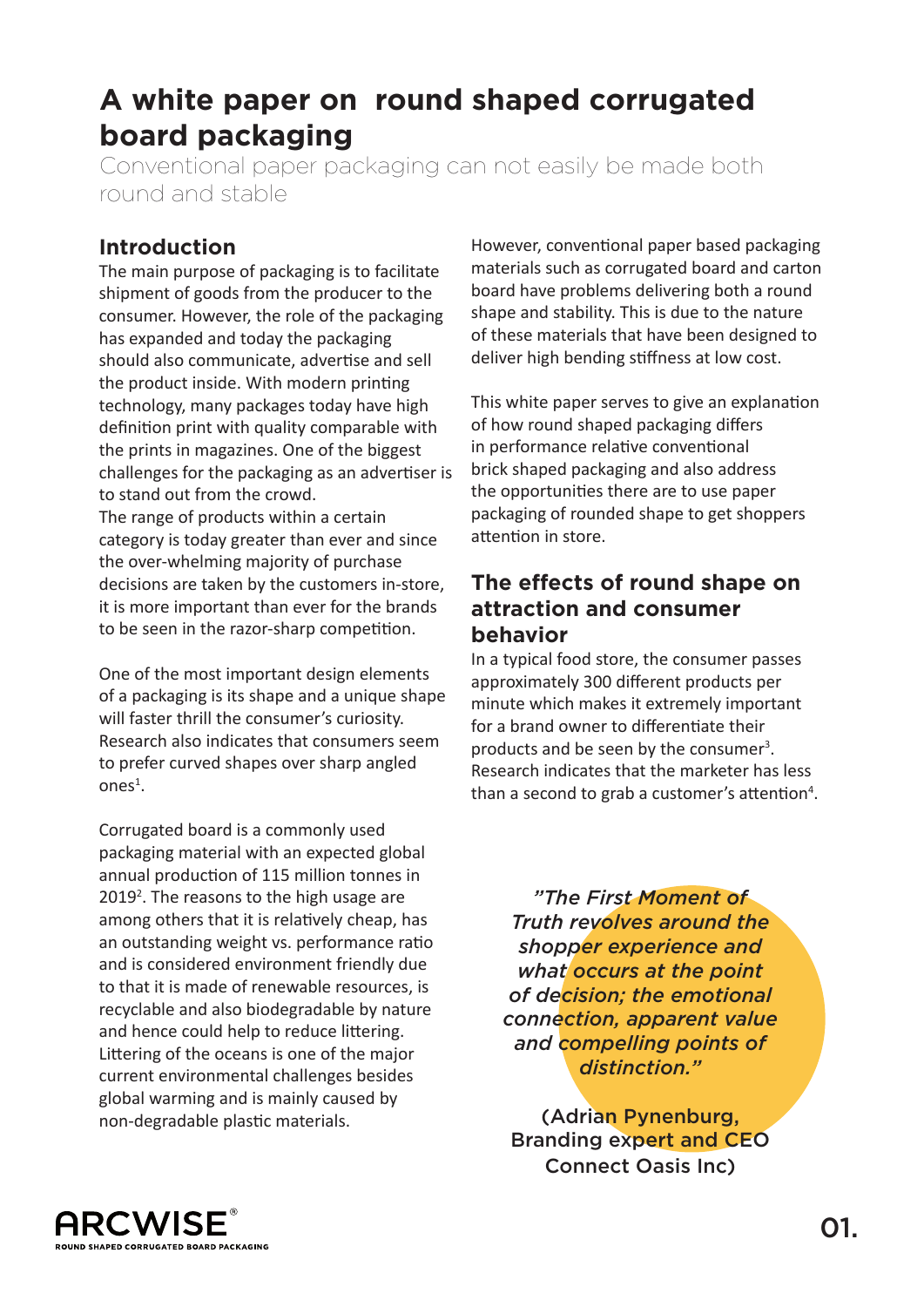The packaging itself seems to be one of the most important factors in purchase decisions made at the point of sales<sup>5</sup> and a unique packaging contributes to the recognition of a company or specific brand. The possibility to create new innovative packages may end up in great advantages for producers, brand owners and consumers<sup>6</sup>.

> *"Packaging is the single biggest driver of sales increases in the world."*

> > (Muhtar Kent, CEO Coca-Cola)

There are a number of visual elements to work with when designing a packaging such as size, color, graphical layout, material and shape. In particular the size and the shape affect the judgments and decisions about a packaging. A unique shape will faster thrill the consumer's curiosity and will more likely lead to a positive purchase decision<sup>7</sup>. Fig 1 shows two examples of innovative packaging shapes, created to stand out on the shelf.

People constantly make snap judgments about objects encountered in the environment. Such rapid judgments must be based on the physical properties of the targets.

> *"The physical form or design of a product is an unquestioned determinant of its marketplace success"*

(Peter H. Bloch<sup>8</sup>, Professor of Marketing, University of Missouri)



*Fig. 1 A unique shape of the packaging stands out on the shelf and thrills the consumer´s curiosity.*

Research from Harvard medical School has showed that the shape of an object has a critical influence on how people react to it. Objects having curved shapes are preferred subsequently before objects with sharp edges since sharp edged objects unconsciously are experienced as more threatening<sup>1</sup>. That curvatures provide positive emotions is also confirmed in research on how humans react on interior design<sup>9</sup>.

*"Time and again, when people are asked to choose between an object that's linear and one that's curved, they prefer the latter"* 

(FastCo Design)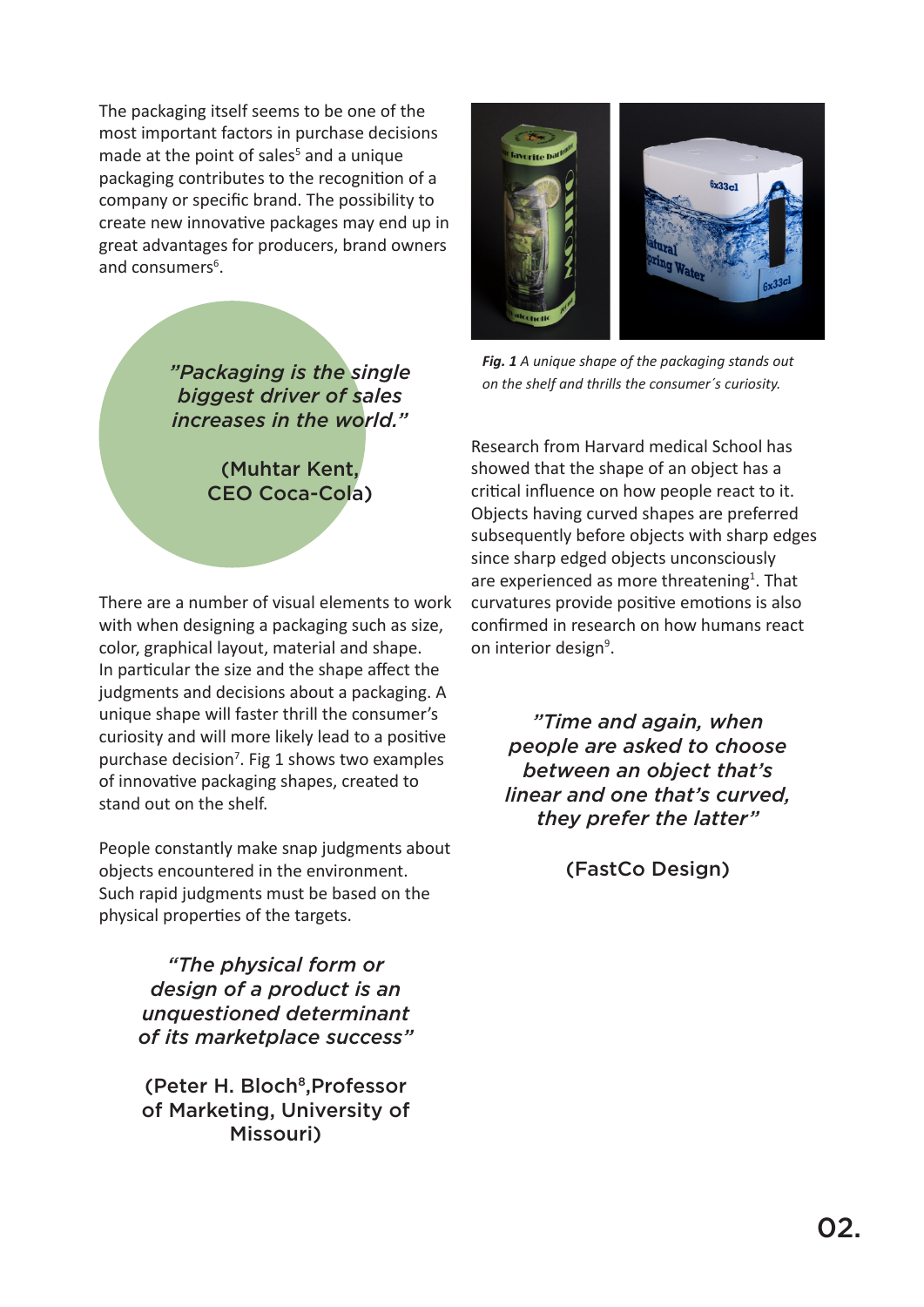## **The effects of round shape on performance and strength**

The stacking strength of the packaging is the single most important strength property of paper packaging today and to a large extent governs the price of the packaging. For many years, the design of paper packaging essentially followed trial and error procedures. In the 1950´s scientists started to analyze the strength of paper packaging using a more engineering approach $10$ . The following decades, design rules were developed that could be used to tailor the strength for a certain packaging according to specifications $11,12,13$ . It was established that the strength of packaging is determined by a combination of packaging dimensions and properties of the constituent paper materials. These early work were limited of brick shaped dimensions solely. In nature it is often seen that structures seek to optimize their strength by attaining curved shapes, e.g. the stem of a tree, bamboo or a nutshell are examples of objects with high strength levels per weight. These living organisms have been optimized over millions of years through evolution. There are very few examples of piece-wise flat shapes among living organisms which is due to the relatively weak performance of such structures. It has been a big field of science to



*Fig. 2 Compressive loading of paper columns of rectangular and circular cross-section is an easy way to illustrate the difference between the performance of the structures.*

develop structures that is designed according to principles observed in nature, so-called bio-mimicry. It can be shown that the round shapes of nature could have a significant potential to enhance the performance of paper packaging if round shapes are used instead of the conventional brick shape. The advantage in strength can be illustrated by comparing the compressive strength of paper columns of square and circular cross-sections, fig 2.

Upon compressive loading, of the square column, the load soon deforms the walls so that the load is being carried only at the corner edges with the remaining parts of the wall not contributing to the total strength. In contrast, the wall of a cylinder is free of corner edges where the force of a compressing load can become concentrated, so the load is carried nearly equally by all parts of the cylinder. In other words, all parts of the cylinder share the load. Secondly, cylinders do not deform easily under an increasing load so that all parts continue to contribute strength until finally collapsing. The paper cylinders will hold four to five times more load before collapsing<sup>14</sup>. Similarly, fig 3, shows a comparison of compression strength of corrugated board cylinders relative an edgewise compression load of a square panel<sup>15</sup>.



*Fig. 3 Normalized collapse load versus radius15 .*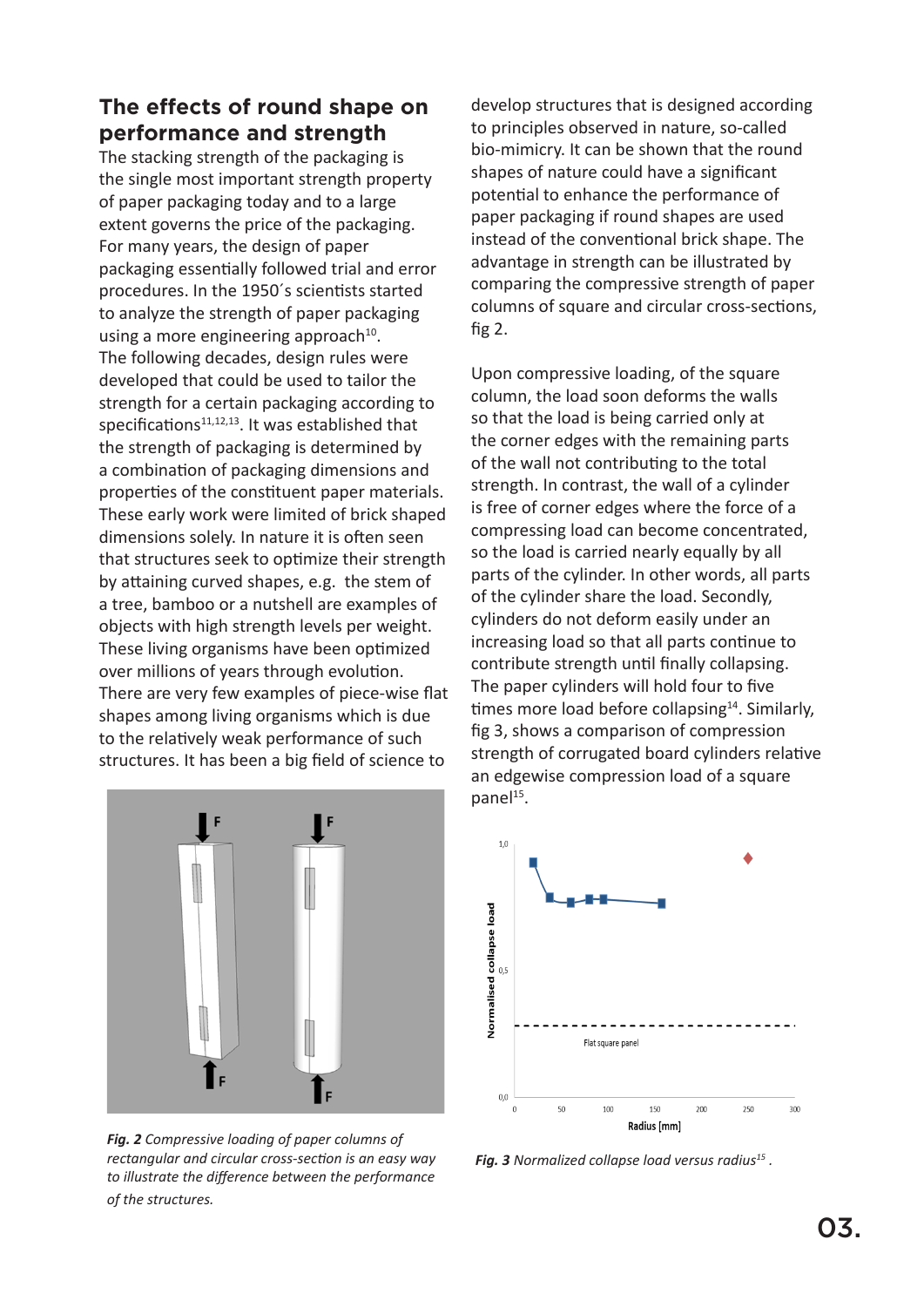

*Fig. 4 In one example, from a real packaging case with a given box size and board grammage, an increase of 53% in stacking strength was achieved by using a box design with four round corners12.* 

It has been seen in investigations that also packaging with rounded corners achieve the good strength properties relative the brick shaped packaging. Fig. 4 shows the levels of compression strength of a conventional corrugated board packaging and a corrugated packaging with rounded corners. It is seen that the packaging with curved corners have approximately 50% higher compression load compared to the conventional brick shaped corrugated board packaging for this specific case.

This is due to fundamental structural principles implying that curved panels are relatively more resistant to buckling compared to flat ones and because of that curved panels provide a higher relative strength compared to structures consisting of flat panels $16$ .

When such packaging is stacked on a pallet the flat vertically oriented side panels start to carry load and at an early stage start to bulge. The bulging cause a redistribution of loads on the packaging and loads are carried almost exclusively by a small region in the vicinity of the corners of the box. This behavior can be captured by digital measurement instruments. A result is shown in fig 5.

The main underlying reason to the increased stacking strength of a curved structure is the way forces are distributed upon loading. A curved corner distributes loads more evenly in the corner region compared to a right angled corner, which decreases strength variations between single boxes<sup>18</sup>.



*Fig. 5 Measurement of pressure distribution in the corner region of a top-to-bottom loaded packaging shows clearly that the forces are concentrated to the corner in a right-angled corner while the round corner distribute the forces more evenly17.*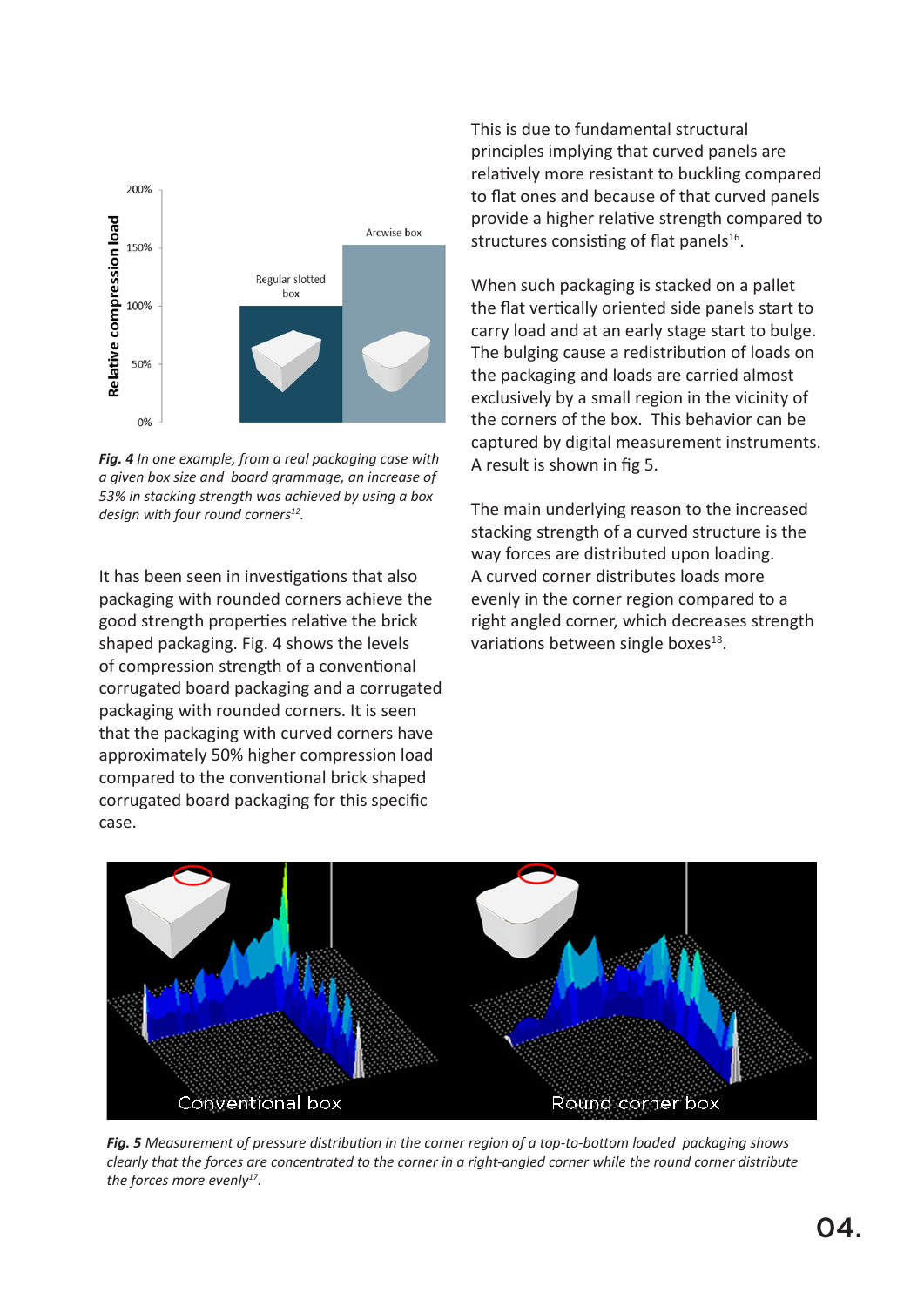It has also been observed that the rounded corners do contribute with resistance to shear forces and stability in transit. In tests performed on an Impact Tester (single item transport tester, fig 6), where a top-to-bottom loaded box is subjected to both compressionand shear forces when sliding down an inclined ramp to a sudden stop, a box with rounded corners withstood up to 80% more load before the packaging failed $19$ .



*Fig. 6 The Impact Tester, used to evaluate packages in conditions similar to those on a pallet in a braking truck.*

## **Bendable corrugated board enables material reductions**

By using bendable corrugated board it is possible to combine the great advantages with the material, such as the improved strength vs. weight ratio and environmental profile, with the advantages of curved designs. Except for the increased sales that could be expected with a more attracting packaging design, there are other benefits in the cost area.

As described previously, the curved corners increases stacking strength compared to a regular brick shaped box, which implies that for a given target strength, up to 30% material reduction is possible, depending on box dimensions and constituent materials.

Another positive result of such light weighting due to the better strength vs. weight ratio is a reduced carbon footprint which is affected of both the improved transport efficiency and the reduced material usage $^{20}$ .

A round corner packaging is also more material efficient "area wise" since the perimeter of the packaging will decrease relative a brick shaped packaging. In fig 7, a conventional wrap around packaging has been replaced by a similar solution with rounded corners, giving room for a board area\* saving of 5.5 %. The ruler length of the die-cutting equipment is most often reduced as well since the perimeter of the box normally is shorter using curved corners. Moreover, the corner creases disappear. In the case described above, the ruler length is reduced with 21% by changing the original square design to a curved one.

Stretch wrapping of pallets are common in the distribution chain of all kinds of products. An often occurring problem with stretch wrapping of rectangular stacks of packaging is damaged corners since a high tension is needed to keep the stack into one unit during transport. With round corners, the stretch wrap will sweep smoothly around the stack and enable a high tension to be used in the wrapping operation without damaging the corners, fig 8.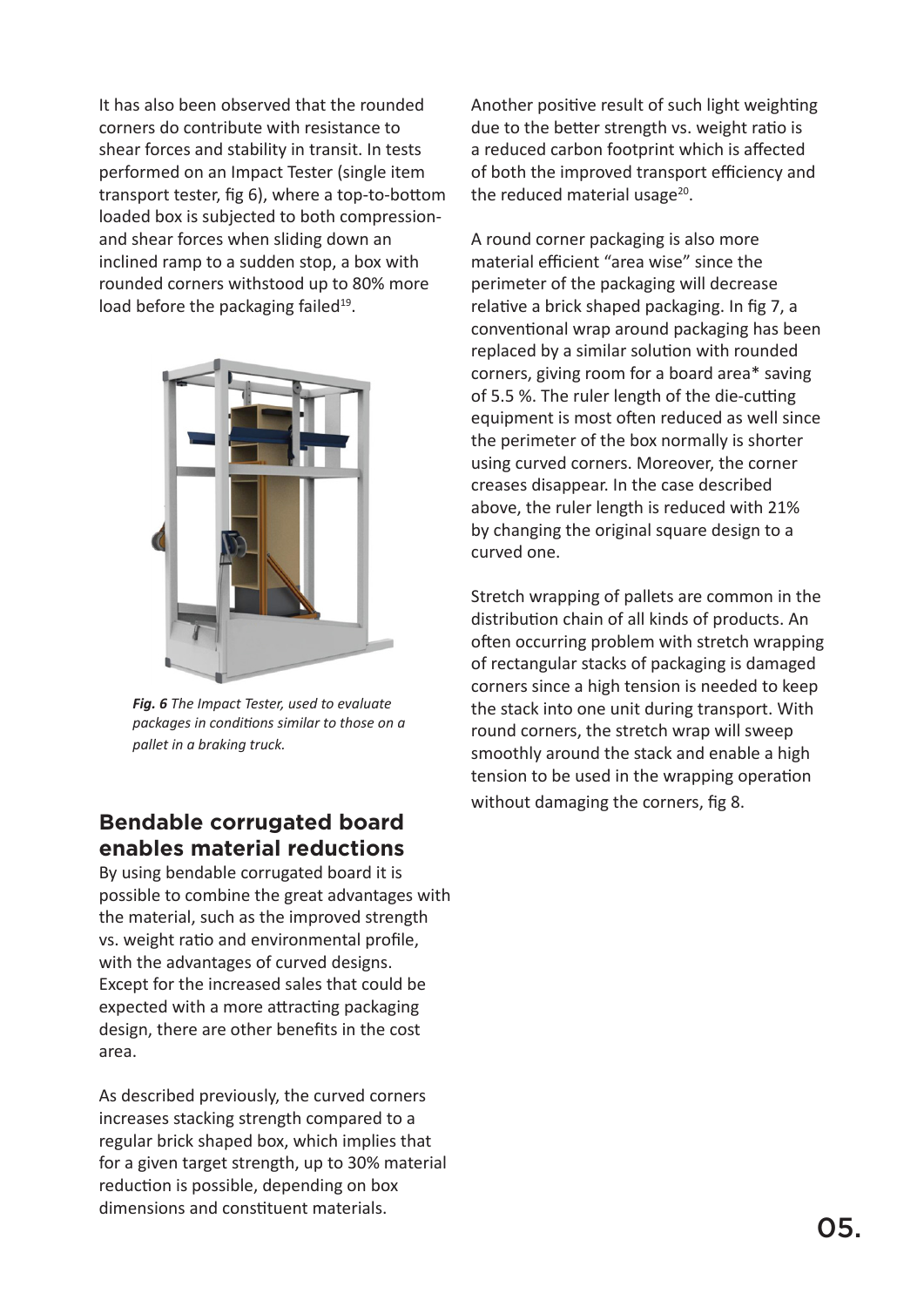



*Fig. 7 The "round corner" wraparound solution gives room for a board area saving of 5.5% in this particular case.*

\*Blank size including waste

*Fig. 8 Sharp angled corners can often be problematic in stretch wrapping with high tension (left hand side). The round corners distribute the load over a larger area and damaged corners are avoided (right hand side).* 



#### **Conclusions**

The global packaging market seeks cost effective packaging systems that are robust and yet can attract consumer's attention in point-of-sales. It has been shown in several investigations that round shaped packaging have a potential to attract consumers attention. Some say even that man's preferences for round shape are hard coded in our genes and that is due to that the round shapes signals a lack of threat. The round shapes have also a significant benefit when it comes to strength and performance. In nature objects seeks to optimize their strength by attaining curved shapes because of the inherent strength of such shapes. There are numerous examples of that in nature such as the shells of nuts or the hollow cylindrical geometry of the bamboo stalk.

By utilizing bendable corrugated board it is possible to produce packaging with round forms, which creates both an attractive as well as a material effective packaging. The main underlying reason to the increased stacking strength of a curved structure is the way forces are distributed upon loading. A curved corner distributes loads more evenly in the corner region compared to a right angled corner. This distribution of loads brings many advantages compared to brick shaped packaging. It makes the packaging very strong in compression and in shearing. Further, the variation in strength for round shape packaging is very low compared to brick shaped paper packaging.